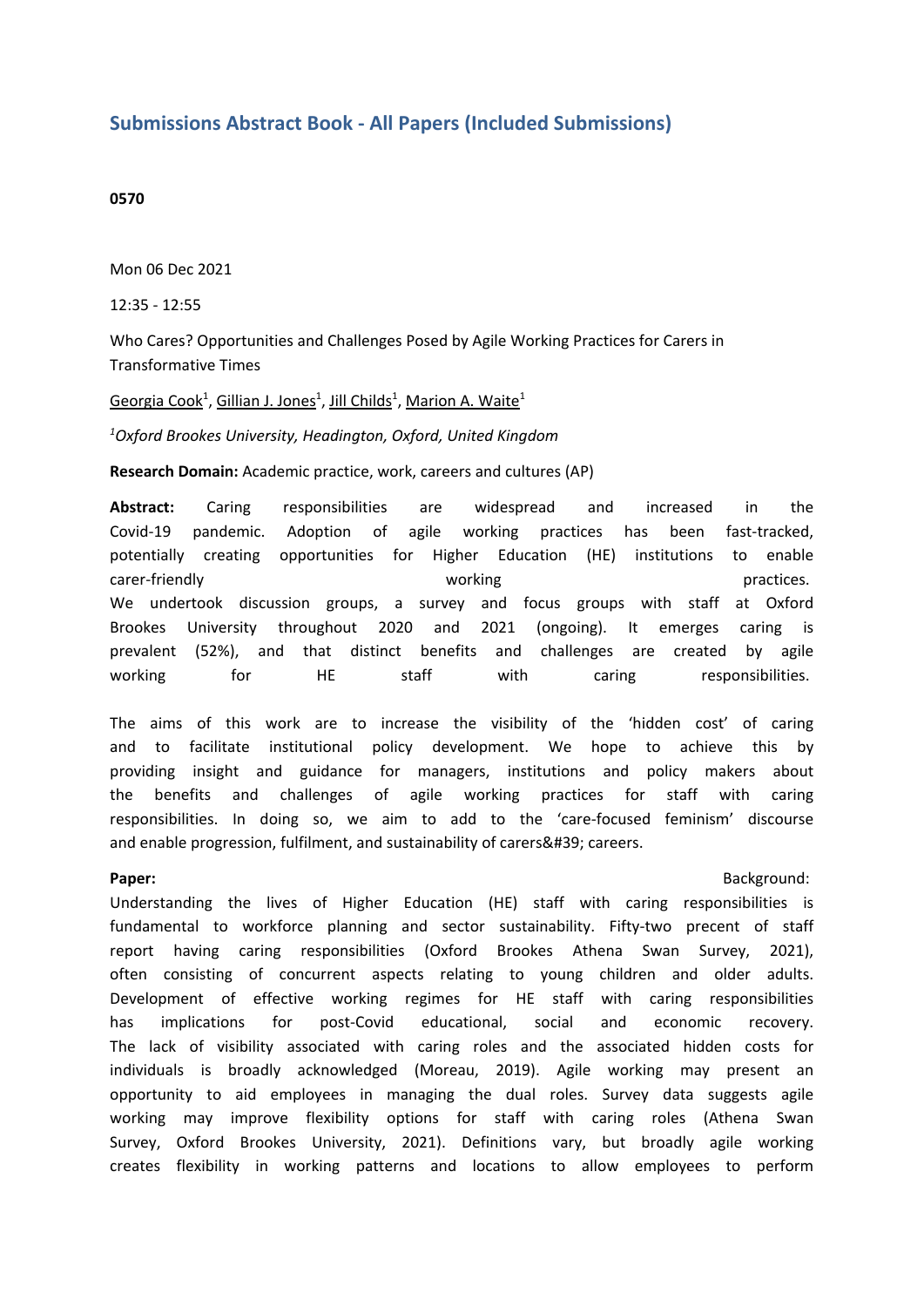their role effectively (with the guidance of their employer). Aims:

1. To identify if, and in what ways, agile working helps staff deliver their professional role and fulfil their caring responsibilities 2. To produce good practice guidance for policy makers

Method:

Informal discussion groups were carried out with professional services and academic staff at Oxford Brookes University to engage with staff with caring responsibilities. This was <sup>a</sup> 'listening exercise' to understand the key benefits and challenges experienced by HE staff in relation to Covid-19 pandemic lockdowns. Two groups were conducted with 10 attendees on two occasions in August 2020. Staff represented <sup>a</sup> range of departments, roles and levels. A Health and Life Sciences (HLS) faculty wide Athena Swan survey was conducted in May 2021. We included caring specific questions in this survey to gather further insight into staff experience regarding caring perspectives, and the associated institutional policy and departmental support. The final phase will consist of follow up focus groups examining expectations, aspirations, and realities of agile working in post-covid times with managers and HE staff.

Results:

Discussion groups - August 2020 Positive views on the opportunity to work flexibly were that it made caring easier and more fluid. However, for some this also presented <sup>a</sup> significant challenge, the lack of separation between these dual roles making life more stressful. This was <sup>a</sup> particularly strong narrative in relation to academic staff. Also highlighted, was the need for <sup>a</sup> culture which genuinely accepts flexible working arrangements and provides appropriate infrastructure (particularly Information Technology).

Athena Swan survey - June 2021 The HLS faculty wide survey was completed by 102 members of staff (81% female) from all departments, 75% were academic staff, although <sup>a</sup> range of roles were represented.

Over 50% of respondents classified themselves as having caring responsibilities, of these, almost half reported concurrent caring roles. Most frequently, staff reported caring for children of different ages and older adults. Nearly two thirds of respondents agreed that flexible working arrangements as <sup>a</sup> result of Covid-19 helped them to manage their caring responsibilities. However, 45% of respondents also felt that their combined work and caring responsibilities over the last 12-months were unsustainable.

| Future | work<br>work |              | $\overline{\phantom{0}}$ |           | September |        | 2021     |
|--------|--------------|--------------|--------------------------|-----------|-----------|--------|----------|
| Future |              |              | will                     | seek      |           |        | to:      |
|        | Explore      | expectations | οt                       | 'caring', |           | 'agile | working' |
|        | Understand   | who          | self-identifies          |           | as        |        | carer    |